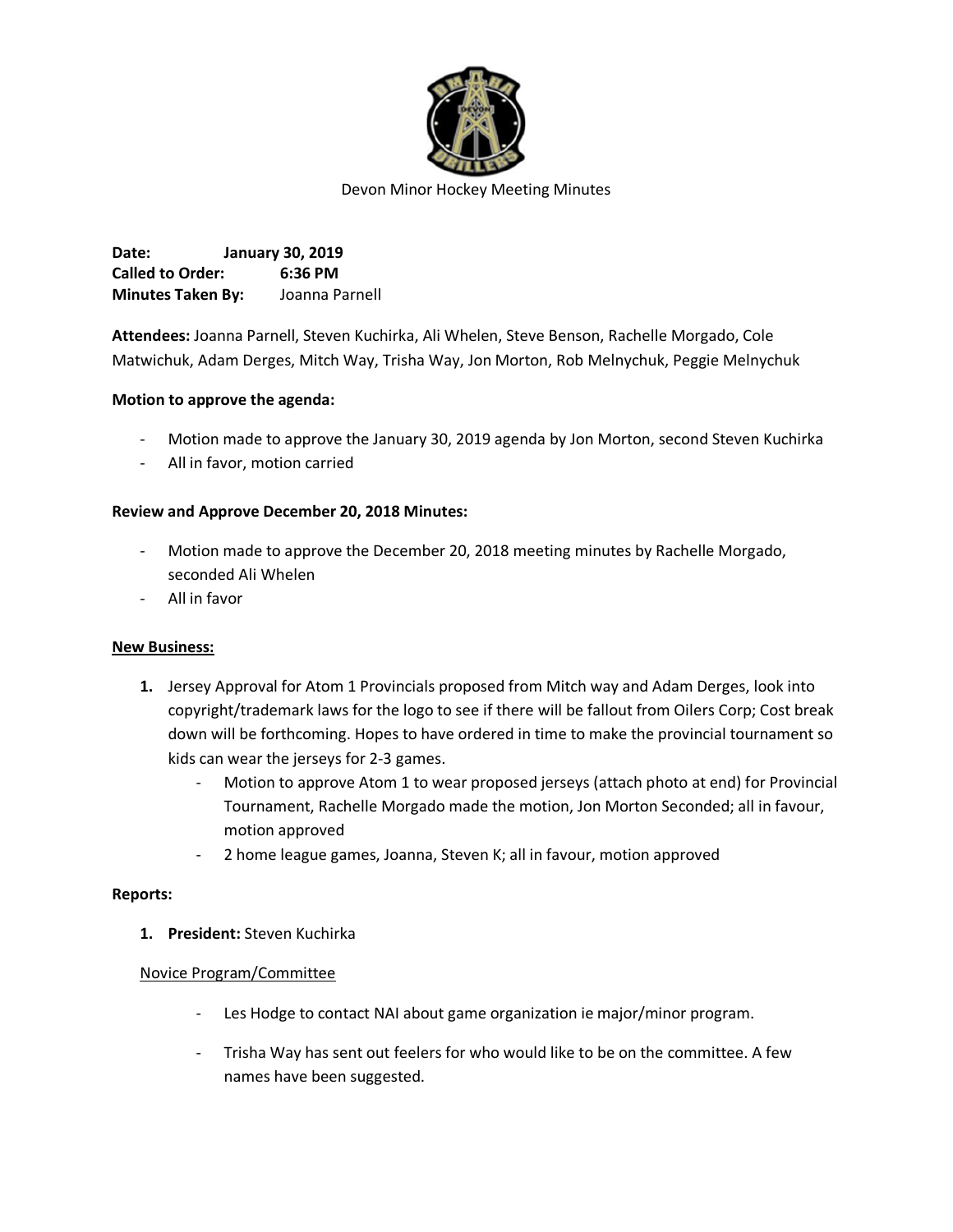

- Steve B will approach Di Rushfelt, Kyle Wigglesworth, Teisha Rupp on an individual basis about sitting on committee
- Once Les comes back with more information a notice will be put up on RAMP to generate more interest to participate in the creation of the program.

## Suspensions

- Midget 2 coach has been handed a 6 game suspension, for having an incorrect roster a number of times

## Gramina Community Rink Day

- DMHA supports the project/fundraiser

# Edmonton Hockey League

- Discussion surrounding a petition to join the Edmonton Hockey League – discussion to be tabled until petitioner is available to attend meeting and make presentation to the Executive and further information is provided; and presented at AGM to the membership

## **2. Vice President:** Ali Whelen

- Nothing to report

## **3. Past President/AA Representative:** Jonathon Morton

- Suggestion to review the rules and regulations about the criteria for what makes a junior coach, President will review and make changes.
- **4. Referee Assignor:** Brandy Fisher not in attendance
- **5. Treasurer:** Melissa Price not in attendance
	- Report will be emailed
- **6. Secretary:** Joanna Parnell

-

Nothing to report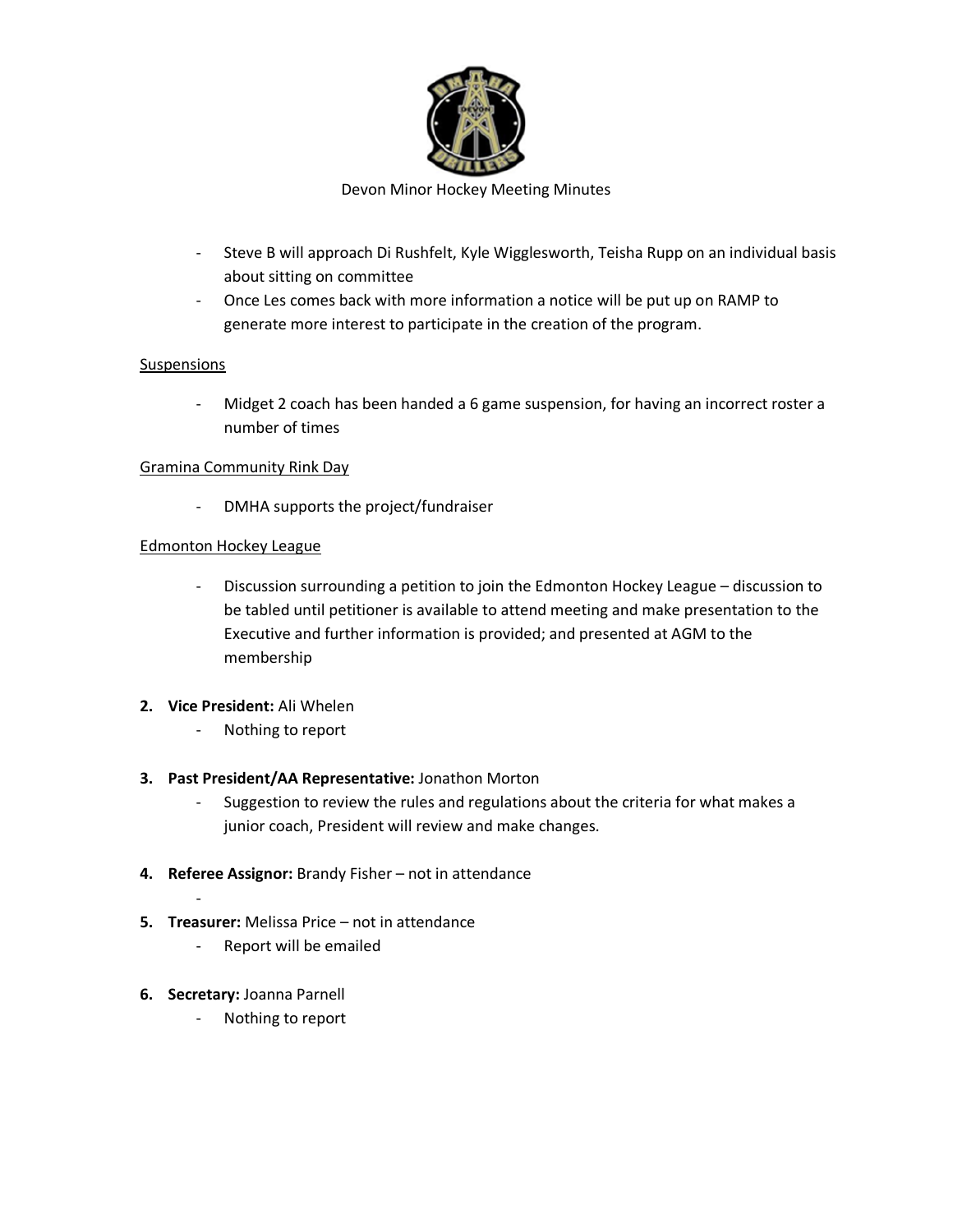

- **7. Coach Director:** Rob Melnychuk
	- Next managers meeting add to the agenda the Hockey Alberta medical/injury form for all coaches, player; medical form to be present and on hand at all times
- **8. Registrar:** Rachelle Morgado
	- List of potential players from Novice/IP (11's 12's) for team numbers for the major minor program.
- **9. Referee in Chief:** Cole Matwichuk
	- Needs approval to purchase a First aid kit for DMHA ref room locker.
	- Motion to approve purchase of kit Steve Benson, Joanna P
- **10. Level Director:** Steve Benson
	- For the last two weekends some miscommunication with ToD employees and DMHA ice times; Novice level practices have been cancelled because the rink was not opened on time.
	- Reminder to be sent out about the yellow light and not getting on ice until the light is out
	- PeeWee tournament went well, it did not make a lot of money
	- Schedule is out for the novice tournament Feb 7-8, and IP tournament Feb 16
	- Jersey Committee (Peggie, Rachelle, Trisha, Ali, Steven, Steve) needs to get moving for jersey/colour selection, start meeting sometime in February

## **11. Fundraising Director:** Peggie Melnychuk

- Casino date may need to be adjusted with the amount of work involved
- Travel vouchers due date reminder to be put up on website, Midget level has not even picked them up
- Can we set up in IGA to sell travel vouchers?

## **12. League Representative:** Les Hodge

**13. Ice Coordinator:** Kathy Morton

-

-

## **14. Equipment Manager:** Trisha Way

New pinys purchased for next year. Get some quotes, Motion for purchase tabled until February Exec Meeting